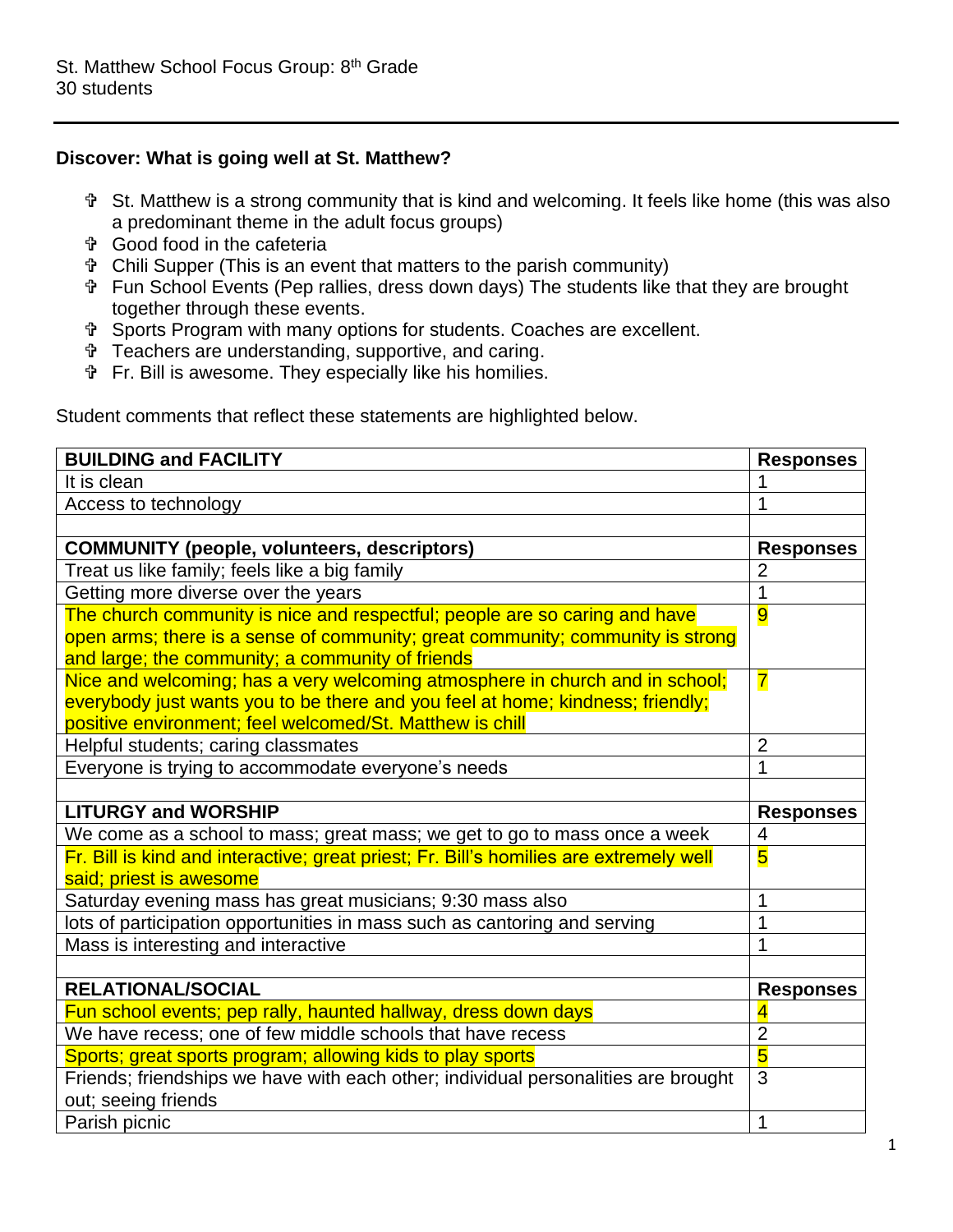| Wide range of after school activities                                                     | 1                       |
|-------------------------------------------------------------------------------------------|-------------------------|
| <b>Chili Supper</b>                                                                       | 5                       |
| Coffee and Donuts on Sunday morning                                                       | 1                       |
| Lots of events outside of school                                                          | 1                       |
|                                                                                           |                         |
| <b>SCHOOL</b>                                                                             | <b>Responses</b>        |
| <b>Education for kids</b>                                                                 | 1                       |
| Food in the cafeteria is good; great lunches                                              | 6                       |
| Access to different supplies                                                              | 1                       |
| 8 <sup>th</sup> grade privileges, 8 <sup>th</sup> grade greeting, musical                 | 3                       |
| We do fun projects and games                                                              | 1                       |
| Everyone has time during the day to catch up on work                                      | 1                       |
|                                                                                           |                         |
| <b>SERVICE and OUTREACH</b>                                                               | <b>Responses</b>        |
| There are fund raisers for $8th$ grade DC trip                                            | $\overline{2}$          |
| Mass servers are doing a great job; serving with friends                                  | $\overline{2}$          |
| Kids have an opportunity to serve God                                                     | 1                       |
|                                                                                           |                         |
| <b>STAFF</b>                                                                              | <b>Responses</b>        |
| Teachers are very nice and caring; teachers; teachers are nice, caring and                | 20                      |
| understanding about what is going on in our lives; nice middle school teachers; all       |                         |
| of the middle school and elementary teachers are amazing; great teachers;                 |                         |
| helpful; The teachers are always willing to help and want the best for all their          |                         |
| students; dedicated teachers; teachers are kind; teachers encourage us to do              |                         |
| better; the teachers constant support and help in and out of school                       |                         |
| Good school staff; they are kind. They know everyone's name, and I think that is          | $\overline{2}$          |
| important                                                                                 |                         |
| Nice lunch ladies                                                                         | 1                       |
| Mr. Smock is the best; very interactive                                                   | $\overline{1}$          |
| Fr. Bill does a great job interacting with students; I like Fr, Bill's jokes; Fr. Bill is | $\overline{\mathbf{4}}$ |
| the best; Amazing priest                                                                  |                         |
| Specials class are good                                                                   | 1                       |
| <b>Coaches are excellent</b>                                                              | $\overline{1}$          |

## **Dream: How can St. Matthew become even better?**

- More prayer/mass time. They suggested using flex time for an additional mass during the week. Perhaps you could do communion services and teach the students how to do them.
- Different ways to be connected with others like the chili supper, but not the chili supper. They also mentioned more club opportunities that could accomplish the same goal. It may be a good way to engage parish volunteers through club sponsorship.
- For our community to grow in understanding and accepting a diverse community.

 Prayerful Bonding experiences, like class retreats. In my past, I have planned several middle school retreats. It goes a long way for building class unity and a relationship with teachers and administration.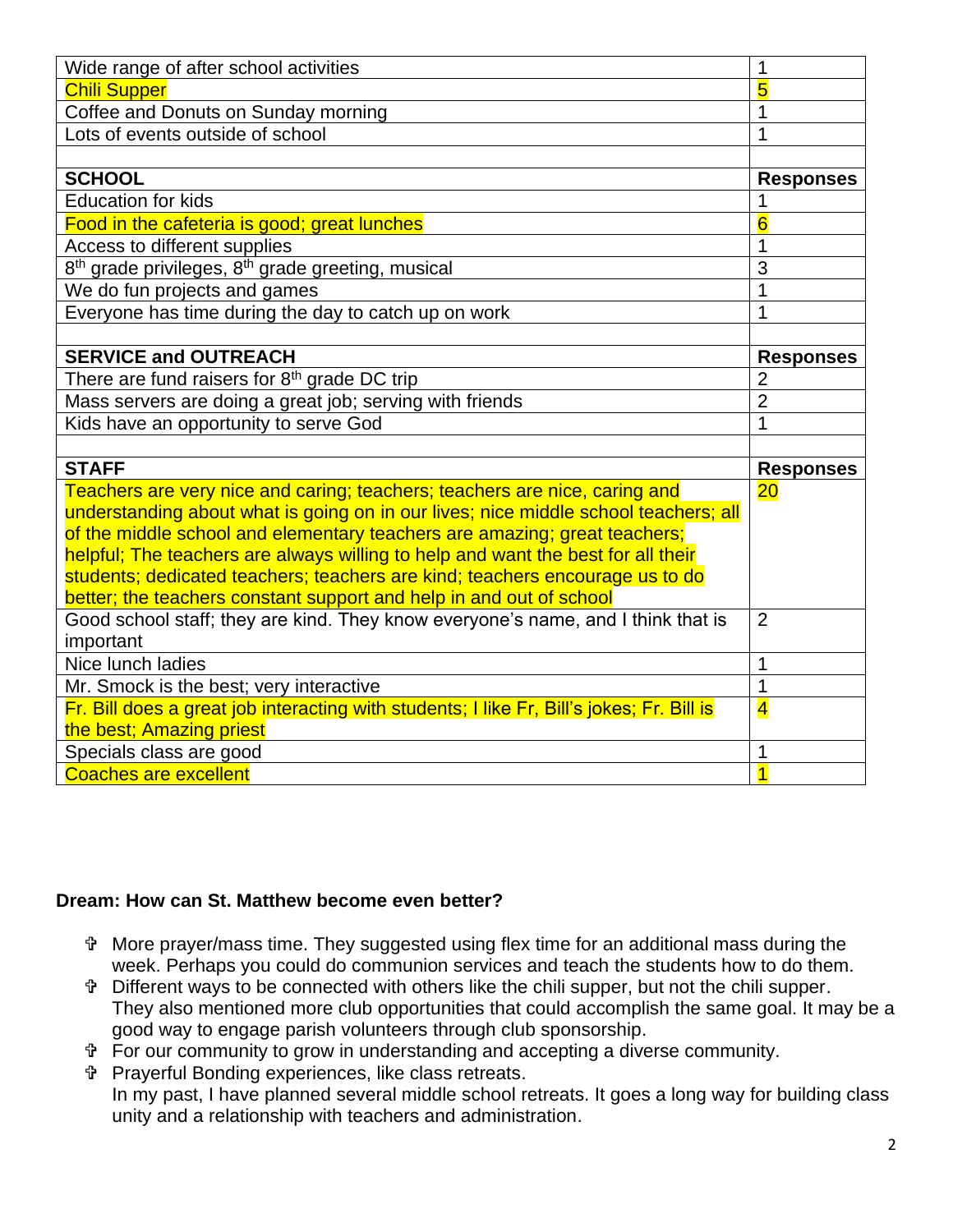Review the dress code policy.

It would be good to involve student leaders in some genuine discussions around the reason for uniform policies and then have them help create an improved policy. It may also be important to involve parents for some tweaking of the policy. It will go a long way in cooperation.

Brain Breaks during the school day

Student comments that reflect these statements are highlighted below.

| <b>BUILDING and FACILITY</b>                                                       | <b>Responses</b> |
|------------------------------------------------------------------------------------|------------------|
| New gym; additional gym                                                            | 2                |
| New turf field for soccer, baseball                                                |                  |
| We need more air freshener; the school doesn't always smell good                   | 1                |
| Expand the hallways so we have more room to pass                                   | 1                |
|                                                                                    |                  |
| <b>COMMUNICATION</b>                                                               | <b>Responses</b> |
| Add positive quotes around the school                                              | 1                |
| Improve the bias dress code so that girls don't have to feel the repercussions of  | $\overline{4}$   |
| boys – recognize that girls bodies are different and clothing may fit differently; |                  |
| boys sexualize the girls for what they wear and that shouldn't be; improve the     |                  |
| dress code; we should be allowed to wear our SMS hoodies during the day; less      |                  |
| oddly-specific dress code regulations, like no brass studs on school pants         |                  |
| Improve the discipline policy                                                      | $\overline{2}$   |
| The grading scale could be better                                                  | 1                |
| More strict about people wearing their mask regardless of vaccination status       | $\overline{1}$   |
| Allow student council more input; More freedom and decision-making to students     | 2                |
|                                                                                    |                  |
| <b>COMMUNITY (people, volunteers, descriptors)</b>                                 | <b>Responses</b> |
| Improved communication tools between students and teachers; sometimes things       |                  |
| don't come out as they should                                                      |                  |
| We could be better at not seeing color in the community as a whole                 | 1                |
| Less hate/drama between students                                                   | 1                |
| More diversity                                                                     |                  |
|                                                                                    |                  |
| <b>FINANCIAL</b>                                                                   | <b>Responses</b> |
| Sometimes we spend money on stuff we don't need, like new chromebooks              | 1                |
| The school begging and not using the money toward useful things to support the     | 1                |
| school                                                                             |                  |
|                                                                                    |                  |
| <b>LITURGY and WORSHIP</b>                                                         | <b>Responses</b> |
| Have mass more than once a week; in place of flex time; more mass during the       | 3                |
| school week; more mass (maybe twice a week)                                        |                  |
| St. Matthew could probably put the choir for Saturday and Sunday masses            | $\mathbf{1}$     |
|                                                                                    |                  |
| <b>MINISTERIAL/SACRAMENTAL</b>                                                     | <b>Responses</b> |
| Have more religious activities inside of school                                    |                  |
| We should learn to be more reverent and respectful both in and out of church       | 1                |
|                                                                                    |                  |
| <b>RELATIONAL/SOCIAL</b>                                                           | <b>Responses</b> |